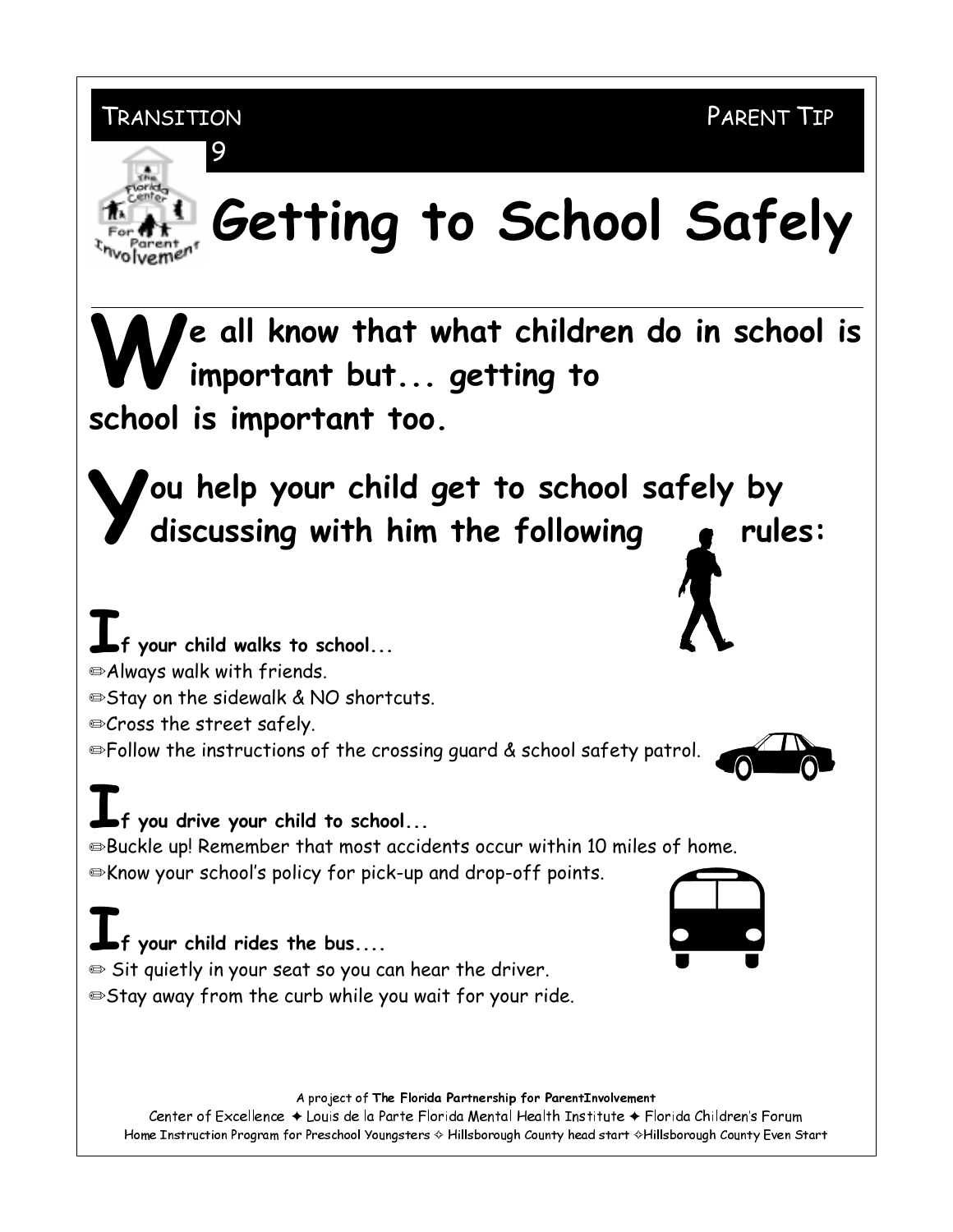### 2 TRANSITION PARENT TIP 9

your child rides a bike...  $\Rightarrow$  Always wear a helmet.  $\Rightarrow$  Wear bright or light colored clothing.  $\Rightarrow$  In early morning or evening, wear markers that reflect light.

## arents remember to...

 $\mathbb{R}$  Call school if your child is going to be dbsent

**EXP Make sure the school has a way of contacting** you just in case your child does not show up.

For Tell your child how to contact you in a hurry.

 $\mathbb{F}$ Teach your child your work number.

**Extrach your child how to call collect.** 

 $\mathbb{R}$ Arrange for other parents to take your child in an emergency or if you are going to be late.

# Ole play with your child...<br>What do you do if....<br>Someone asks for directions

For directions and wants you to get into his car?<br>Someone asks for help looking for a lost pet and leads you<br>to an isolated area? isolated area?

Some<mark>o and the disks to take your picture for a TV ad and the RM D 70 of the asks to take your picture for a TV ad and</mark>

A project of The Florida Parthership for ParentInvolvement

Center of Excellence  $\bullet$  Louis de la Parte Florida  $\mathbf{A}$  . Nealth Institute  $\bullet$  Florida Children's Forum Home Instruction Program for Preschool Youngsters  $\diamond$  Hillsporough County head start  $\diamond$ Hillsborough County Even Start

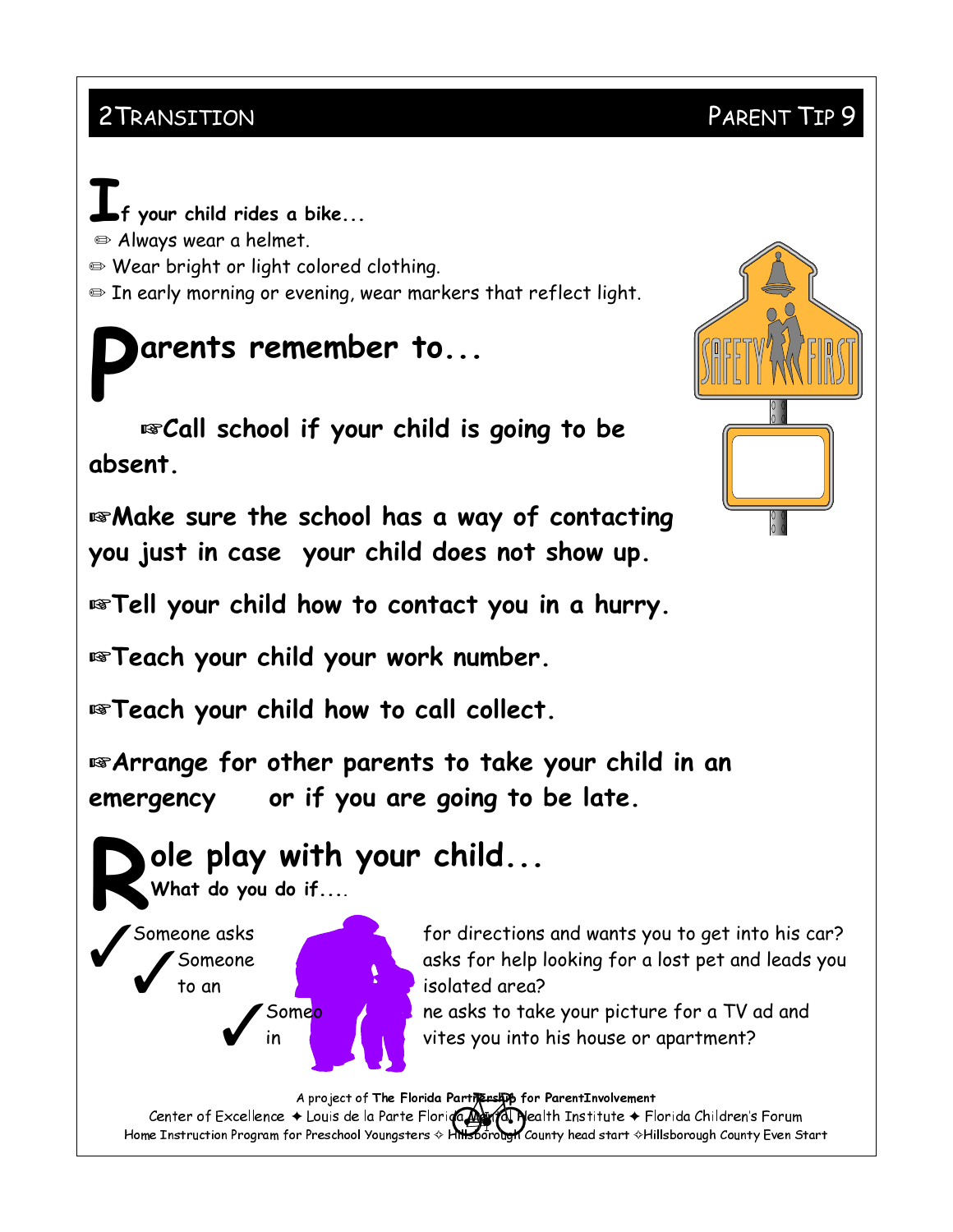### 3 TRANSITION PARENT TIP 9

For more information contact:

A project of The Florida Partnership for ParentInvolvement

Center of Excellence ◆ Louis de la Parte Florida Mental Health Institute ◆ Florida Children's Forum Home Instruction Program for Preschool Youngsters  $\diamond$  Hillsborough County head start  $\diamond$ Hillsborough County Even Start